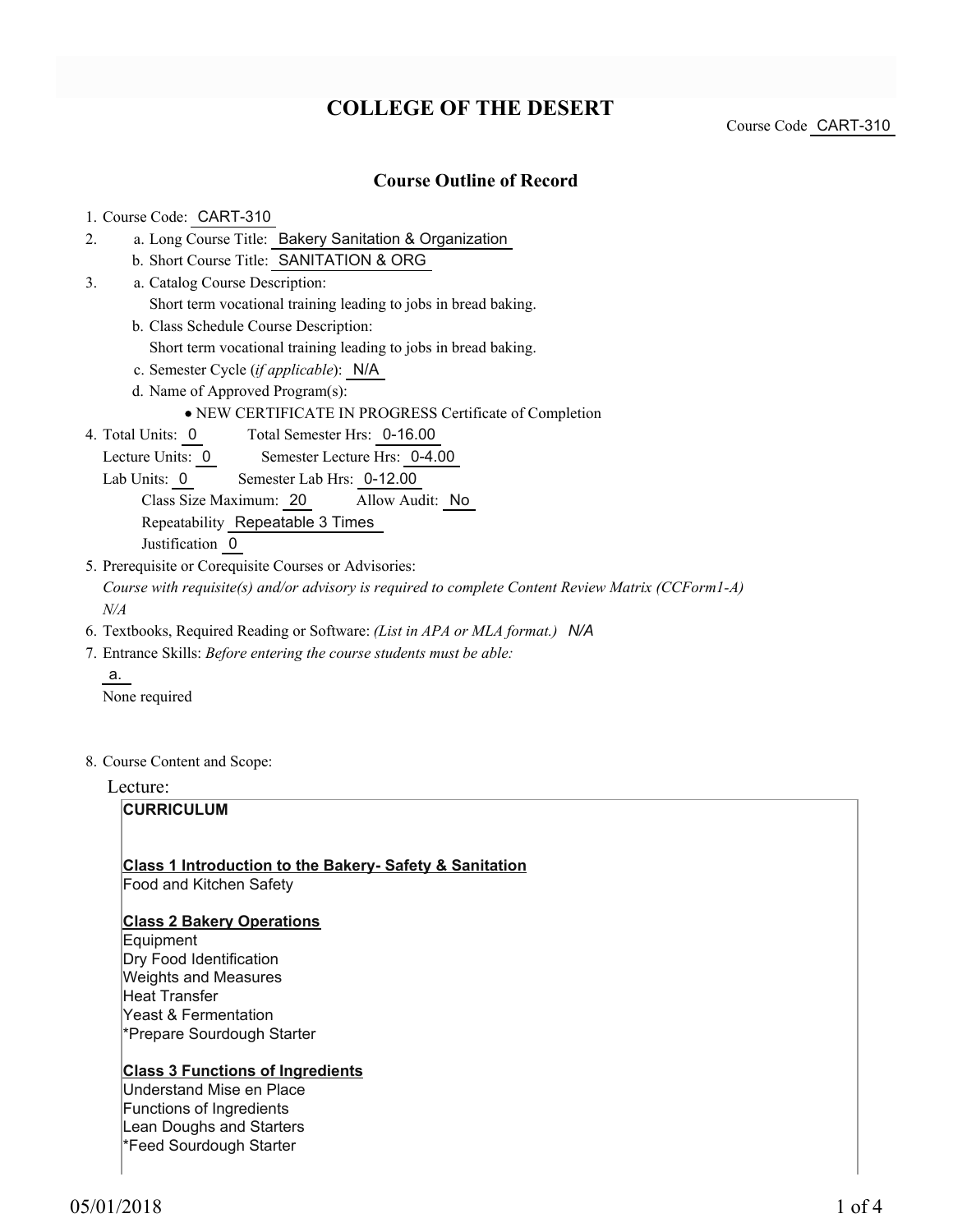### CART 310-Bakery Sanitation & Organization

**Class 4 Formulas & Mixing** Reading the Formula Practice US vs Metric Measure \*Finish Sourdough Starter

Lab: *(if the "Lab Hours" is greater than zero this is required)*

- 9. Course Student Learning Outcomes:
	- 1.
- 1. Recognize the dangers of working in a professional kitchen environment and how to prevent cuts, burns and falls.
- 1. Develop a sense of professional responsibility to the public health by recognizing and practicing common sanitary procedures needed to prevent food borne illness.
- 2. To become familiar with the tools, equipment, and layout of the kitchen laboratory and efficient ways to organize work to be done in classes.

4. Understand why foods react as they do when mixed, cooked or otherwise processed well enough to control the result.

- 5. Develop fundamental skills using recipes, knives, tools and equipment, foodstuffs and seasonings.
- 6. Accumulate knowledge and skills necessary to prepare a simple menu of recipes to standard.
- 10. Course Objectives: Upon completion of this course, students will be able to:
	- a. To identify ingredients and understand their function in yeast bread.
	- b. Recognize standards of quality for baked yeast bread.
	- c. Expand and reinforce knowledge of weights and measure, recipe conversion, bakeshop equipment, and technical vocabulary.
	- d. Develop and reinforce basic organizational skills and procedures to prepare yeast breads.
	- e. Identify HACCP and safety & sanitation standards to bakeshop production.
	- f. Understand safety and sanitation requirements for the bakery.

g. Develop workplace skills to include the following; teamwork, problem solving, professionalism, listening skills, decision making and work speed.

11. Methods of Instruction: *(Integration: Elements should validate parallel course outline elements)* 

- a. Activity
- b. Demonstration, Repetition/Practice
- c. Laboratory
- d. Lecture
- 12. Assignments: (List samples of specific activities/assignments students are expected to complete both in and outside of class.) In Class Hours: 16.00

Outside Class Hours: 0

a. Out-of-class Assignments

No outside class hours

b. In-class Assignments

Mix dough, scale, shape, bake

- 13. Methods of Evaluating Student Progress: The student will demonstrate proficiency by:
	- Laboratory projects Students are evaluated on mise en place, preparation, mixing, scaling, baking and finished product.
- 14. Methods of Evaluating: Additional Assessment Information:
- 15. Need/Purpose/Rationale -- All courses must meet one or more CCC missions. PO - Career and Technical Education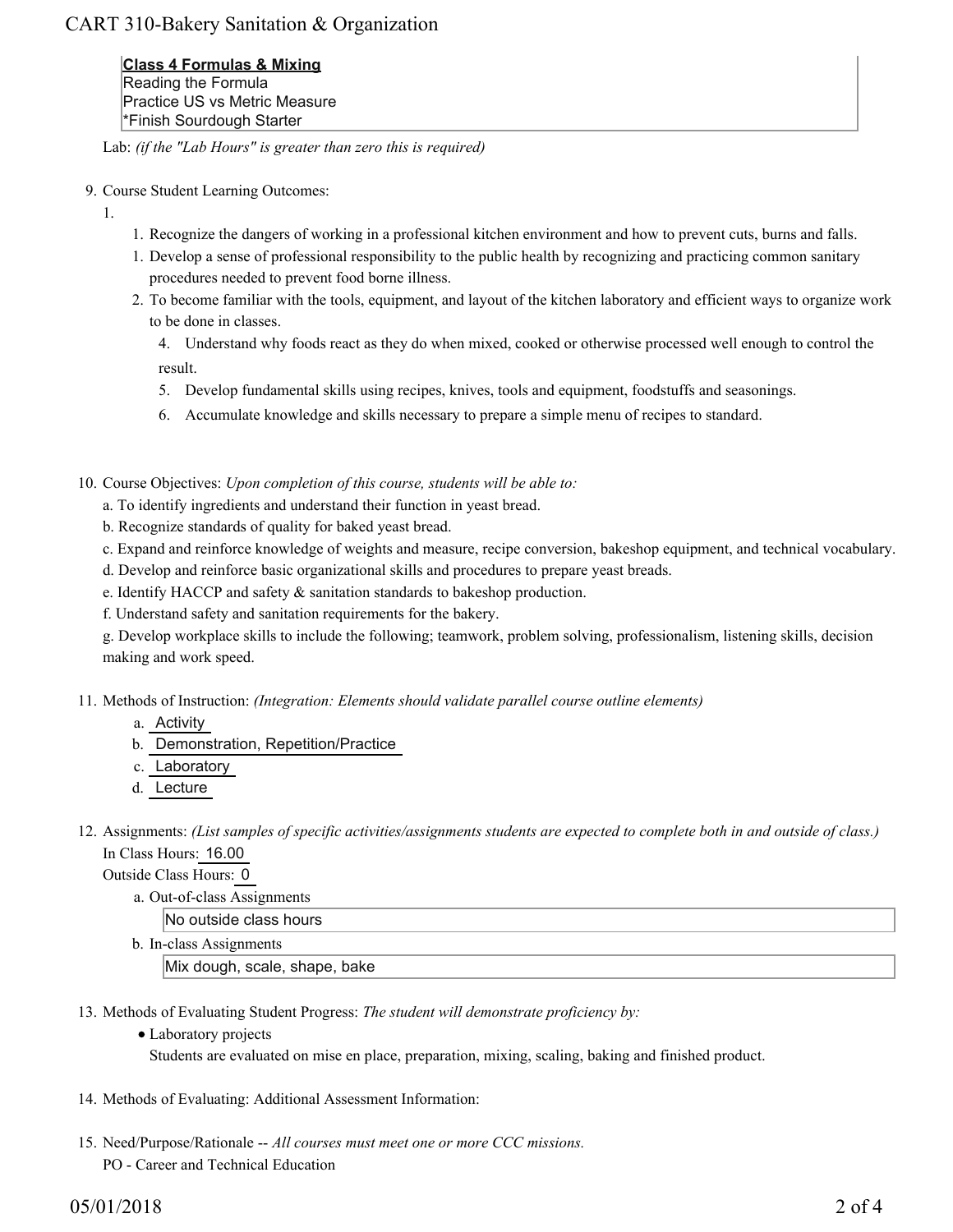|     | Fulfill the requirements for an entry-level position in their field.                                               |
|-----|--------------------------------------------------------------------------------------------------------------------|
|     | IO - Personal and Professional Development                                                                         |
|     | Self-evaluate knowledge, skills, and abilities.                                                                    |
|     | 16. Comparable Transfer Course                                                                                     |
|     | <b>Course Number</b><br><b>Course Title</b><br><b>University System</b><br>Campus<br><b>Catalog Year</b>           |
|     |                                                                                                                    |
|     | 17. Special Materials and/or Equipment Required of Students:                                                       |
|     |                                                                                                                    |
|     | <sup>18.</sup> Materials Fees:<br>Required Material?                                                               |
|     | <b>Material or Item</b><br><b>Cost Per Unit</b><br><b>Total Cost</b>                                               |
|     | 19. Provide Reasons for the Substantial Modifications or New Course:                                               |
|     |                                                                                                                    |
|     | Short term vocatonal training primarily aimed at incarcerated and re-entry students.                               |
| 20. | a. Cross-Listed Course (Enter Course Code): N/A                                                                    |
|     | b. Replacement Course (Enter original Course Code): N/A                                                            |
|     | 21. Grading Method (choose one): Pass/No Pass Only                                                                 |
|     |                                                                                                                    |
|     | 22. MIS Course Data Elements                                                                                       |
|     | a. Course Control Number [CB00]: N/A                                                                               |
|     | b. T.O.P. Code [CB03]: 130630.00 - Culinary Arts                                                                   |
|     | c. Credit Status [CB04]: N - Noncredit                                                                             |
|     | d. Course Transfer Status [CB05]: C = Non-Transferable                                                             |
|     | e. Basic Skills Status [CB08]: 2N = Not basic skills course                                                        |
|     | f. Vocational Status [CB09]: Clearly Occupational                                                                  |
|     | g. Course Classification [CB11]: K - Other Noncredit Enhanced Funding                                              |
|     | h. Special Class Status [CB13]: N - Not Special                                                                    |
|     | i. Course CAN Code [CB14]: N/A                                                                                     |
|     | j. Course Prior to College Level [CB21]: $Y = Not$ Applicable                                                      |
|     | k. Course Noncredit Category [CB22]: I - Short-Term Vocational                                                     |
|     | 1. Funding Agency Category [CB23]: $Y = Not$ Applicable                                                            |
|     | m. Program Status [CB24]: 1 = Program Applicable                                                                   |
|     | Name of Approved Program (if program-applicable): NEW CERTIFICATE IN PROGRESS                                      |
|     | Attach listings of Degree and/or Certificate Programs showing this course as a required or a restricted elective.) |
|     | 23. Enrollment - Estimate Enrollment                                                                               |
|     | First Year: 0                                                                                                      |
|     | Third Year: 0                                                                                                      |
|     |                                                                                                                    |
|     | 24. Resources - Faculty - Discipline and Other Qualifications:                                                     |
|     | a. Sufficient Faculty Resources: No                                                                                |
|     | b. If No, list number of FTE needed to offer this course: 0.1500                                                   |
|     | 25. Additional Equipment and/or Supplies Needed and Source of Funding.<br>N/A                                      |
|     | 26. Additional Construction or Modification of Existing Classroom Space Needed. (Explain:)                         |
|     | N/A                                                                                                                |

FOR NEW OR SUBSTANTIALLY MODIFIED COURSES 27.

Library and/or Learning Resources Present in the Collection are Sufficient to Meet the Need of the Students Enrolled in the